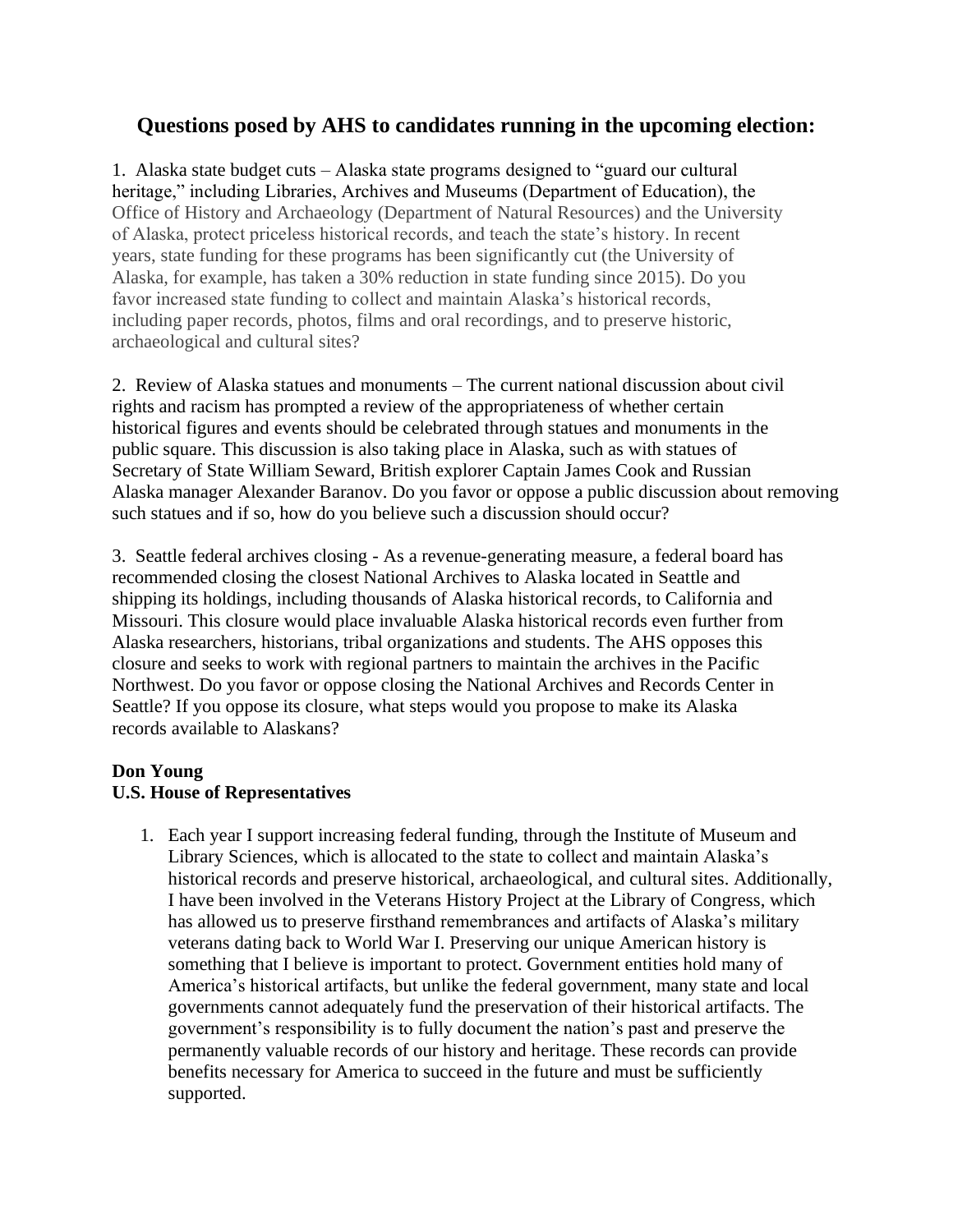- 2. I place great importance on constant contact with my constituents, and I will always encourage open dialogue to know how they feel about certain issues. This is why I am not opposed to a public discussion about the appropriateness of whether certain historical figures and events should be celebrated through statues and monuments in the public square. I understand that this is a very real and serious issue that must be addressed. However, we have to be aware that a public discussion about our country's history pertaining to civil rights and racism will be a sensitive subject, which can deter people from participating because of the emotional aspects or the fear of saying the wrong thing. We can't simply silence our past by removing remembrance deemed a problem; we must ensure we acknowledge the past fully and completely so that history does not repeat itself.
- 3. I have always opposed actions that deny Alaskans adequate and timely access to historical Alaskan documents. When NARA closed the Anchorage facility in 2014, I openly expressed my disappointment with NARA and urged them to use the proceeds from the sale of their excess property, made possible by my bill H.R. 3786, to digitize as many Alaskans records as possible. This year, I joined with members from the House and Senate and sent a letter urging NARA to work with OMB to rescind its decision to close the Seattle facility. I also co-led the appropriation letter asking for Fiscal Year 2021 funding to help with digitalizing efforts, so Alaskans' ability to access Federal records will not suffer due to being relocated the second time. As a young state, Alaskans rely on NARA to provide documentation relating to numerous issues and to protect the rights and benefits due to Alaska Natives.

#### **Shelley Hughes State Senate District F**

1. Thank you for your question and your organization's dedication to the "promotion of Alaska history by the exchange of ideas and information, the preservation and interpretation of resources, and the education of Alaskans about their heritage." We need adequate state funds to collect and maintain records and to preserve significant sites as our historic and cultural basis is foundational for our future as far as understanding, research, and potential. Without a thorough and objective audit, however, as to the status of these collection and preservation tasks in regard to the current budget numbers, it would be naive for me to say that recent funding has been inadequate or too generous or spot on. I support a detailed, independent, non-biased audit of state agencies to help guide both the executive branch in building its proposed budget and the legislature in adjusting and passing it. I would guess at this present time, there are agencies that could be restructured to run more efficiently and effectively. I also would guess that there are some agencies that are underfunded and failing in their statutorily based missions. To help remove at least some of the politics from the budget process, I support an Audit Sunset Commission to begin this much needed "in the weeds" review of every department and program over the next several years. Because the programs would "sunset" if the legislature did not take up and act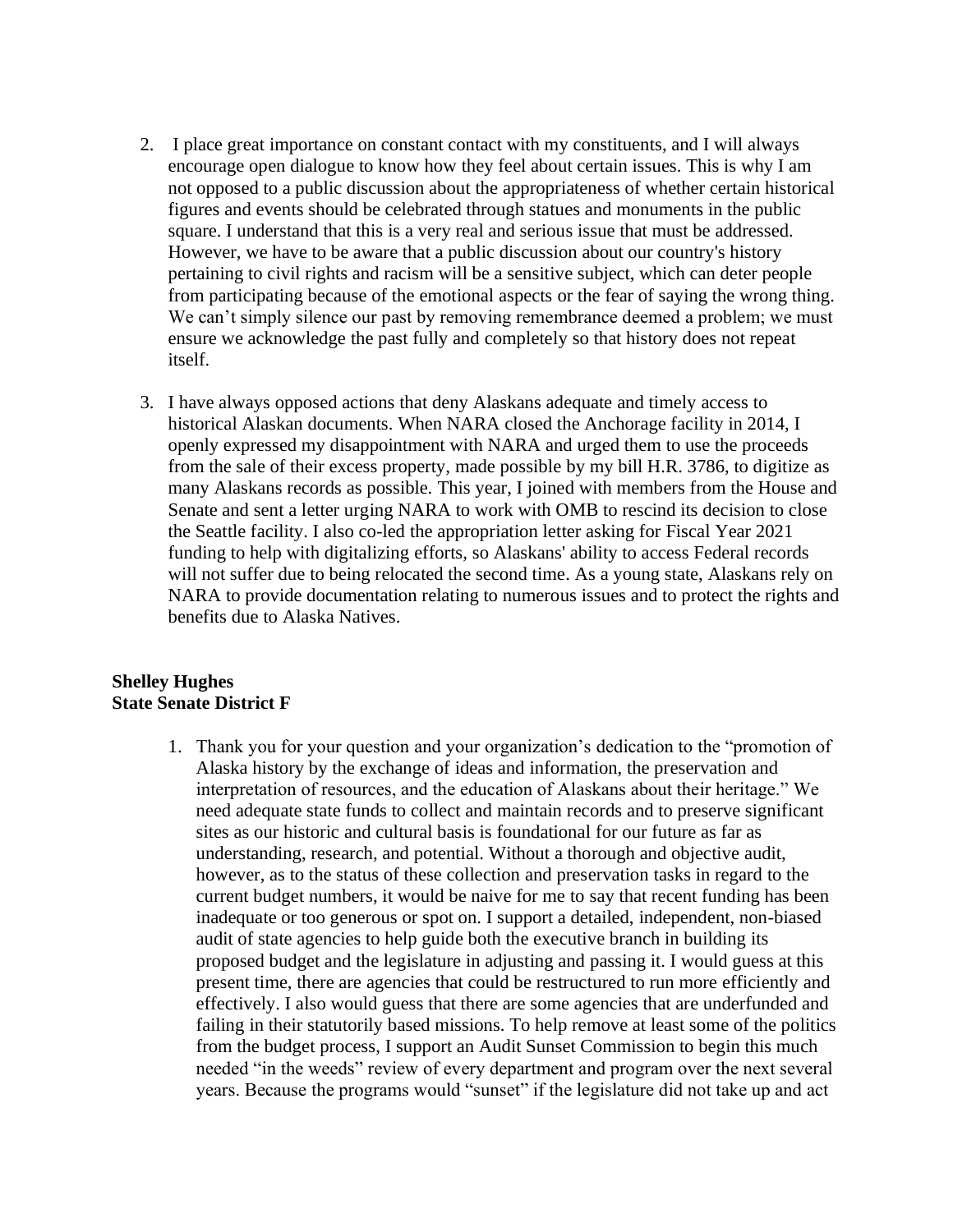on the audit, this would ensure the audit report would be considered rather than ignored and brushed aside. Through this process, we could ensure adequate funding for record collection and maintenance and site preservation.

- 2. As a strong supporter of First Amendment rights, I support public discussions on topics, including those that are controversial. My hope is that a conversation on this topic would be rational, peaceful, and include longt-erm vision and an appreciation and respect for the everyday Alaskans from the past who at their point in time in history felt a certain way and supported a certain statue or monument. (This sense of Alaskans at different points on our state's timeline is actually part of our history too, and consideration of the preservation of that sense should be factored into the equation.) I'm open to your organization's suggestions as to how best that conversation might occur, but I think it will be important to include statewide participants even though some of these conversations may begin locally and any decisions made may in some cases be under the jurisdiction of a local community where the statue or monument is located.
- 3. I do not see that another hour or two on a plane to get to California versus Seattle is going to decrease access for Alaskans any more than it already is. If the National Archives were in Alaska and they were being moved to the lower 48, that would be a different story - and I would do what I could to try to keep the historical records here in state. That is not the case, however. Having said that, if there is a way to keep the Center in Seattle by working with regional partners to leverage private sector dollars as opposed to public tax dollars, I would favor that. I also would favor that if the Alaskan historical records are to be moved to one of two centers, that it be the one closest in proximity to Alaska (e.g., Sacramento vs St. Louis). But before any of these options, first and foremost, I would work with our federal delegation to see if there is any way that one of our existing federal buildings in Alaska could house Alaska's historical records - as that would be the best solution of all.

### **Tom Begich State Senate District J**

- 1. Yes. I have always supported funding our University and our Alaska history and cultural heritage programs – as a Legislative aid, a private citizen, and most recently as a State Senator - and will continue to do so. I've used our Archives, our State Library, attended our University, and, this past year, I fought for additional funding for the University and secured a \$640,000 increment for our state libraries. Unfortunately, the Governor vetoed that increment.
- 2. I favor a public discussion and believe that such a discussion should occur at the local level – communities should have the ability to talk about how we recall our past and respond to our present. These discussions should happen in our classrooms and be a part of community discussions. Perhaps the society could sponsor these, but I am not otherwise certain how to best do this.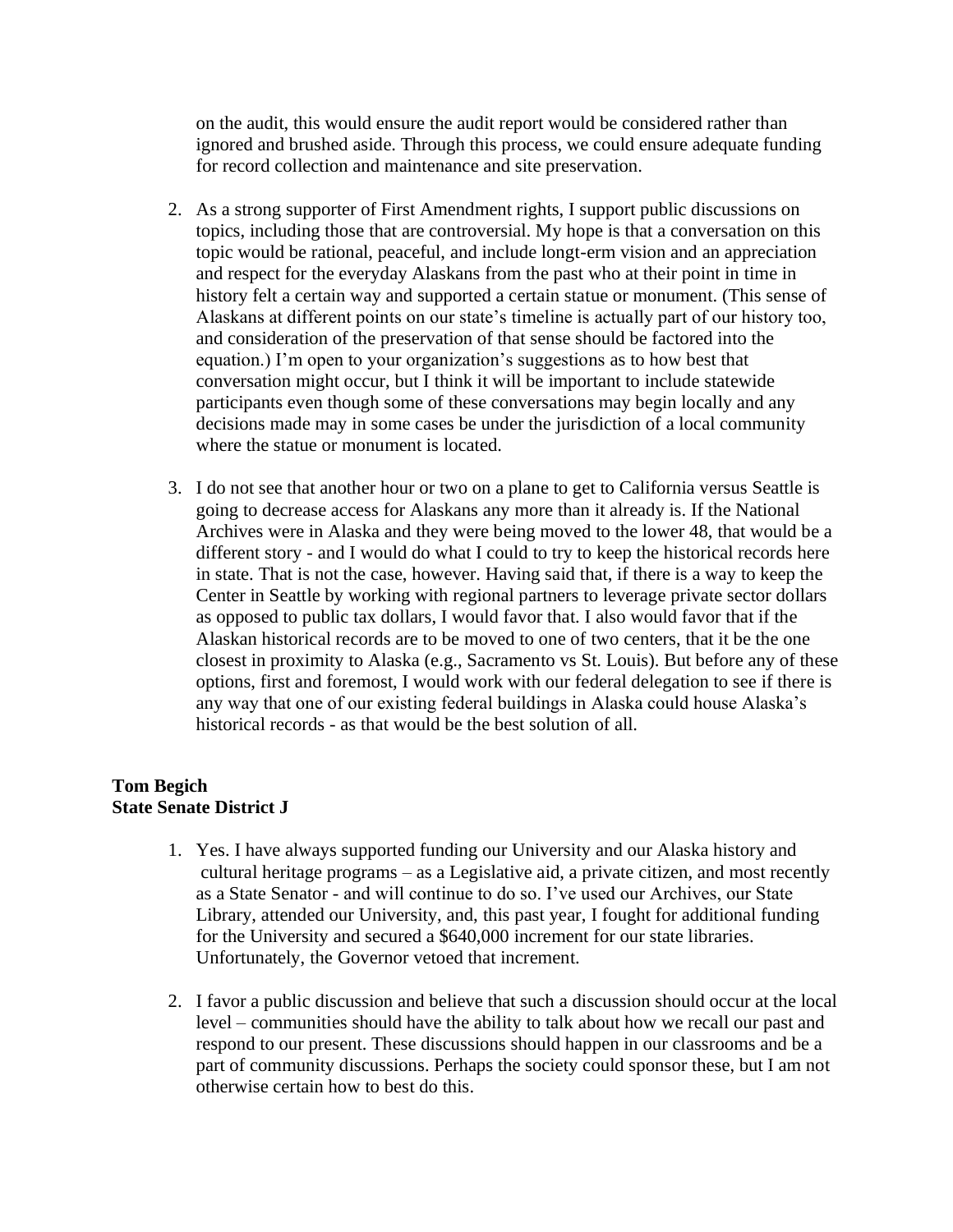3. I oppose closing the National Archives office in Seattle – this is a mistake. At the very least our delegation should stop this effort. As a leader in my party, should there be a change in Administration, I'll work directly with the new President to change this decision. If the incumbent is reelected, then I would reach out to our delegation and my cross-party leaders in the Senate to fight this change. Losing the office here was bad enough. It is difficult to know how best to access this information if it is moved.

### **Roselynn Cacy State Senate District L**

- 1. The cuts to the University of Alaska budget and the public health system occurred just prior to the pandemic, limiting our ability to respond to the crisis. I objected to the cuts and support the restoration of them. I favor increased state funding to collect and maintain Alaska's historical records, including paper records, photos, films and oral recordings, and to preserve historic, archaeological and cultural sites.
- 2. I support the current national discussion about the appropriateness of whether certain historical figures and events should be celebrated through statues and monuments in the public squares. I was at the University of Wisconsin when we had protests about increasing curriculum to be more inclusive and learned what tear gas felt like. There is so much about our history that I still do not know. When I stayed in an Athabaskan village, it was difficult watching the children cheer for the Cowboys at the Friday movies. I am only learning now about the pain many Alaskans are feeling when they see statues of individuals who were so cruel to their parents. Our elders and those who suffered from these historical figures need to be involved in the discussion and need to be immediately recognized and engaged in the process.
- 3. I oppose the closing of the National Archives to Alaska located in Seattle, shipping its holdings to California and Missouri. I object to the sale of these valuable irreplaceable public resources for temporary revenue. I would join in with the American Historical Association, the Council of State Archivists, the Organization of American Historians, and Alaska's Congressional Delegation in opposing the move. If they are going to be moved, they need to be returned to Alaska to facilities equipped to safely store the treasures at Federal expense, reimbursed by proceeds of the sale. I look forward to learning more about the Alaskan historical documents and items that are now in many different states. We need to document where they are, make sure they are safely stored, and return as many as we can to Alaska.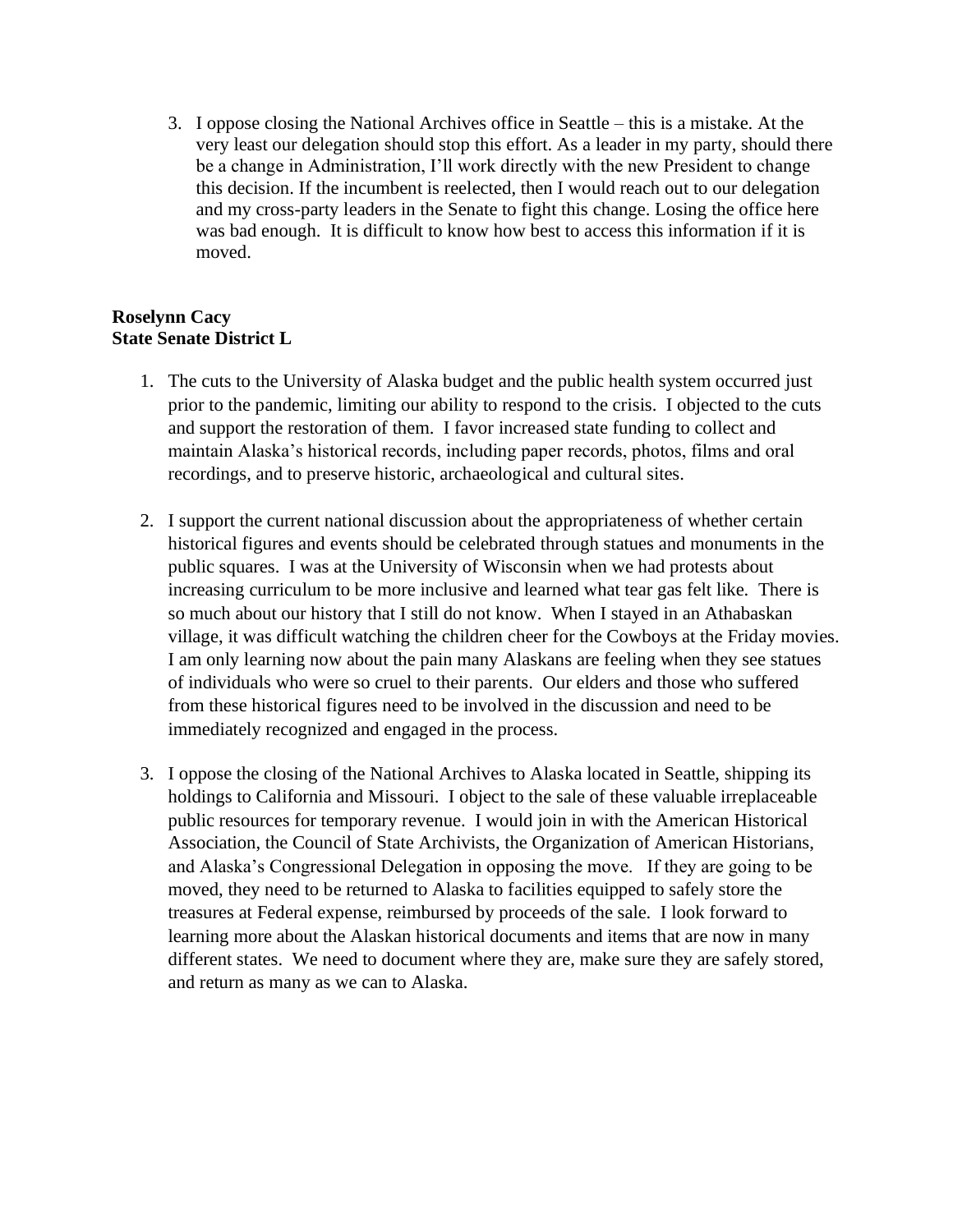#### **Andy Holleman State Senate District M**

- 1. I consider maintaining artifacts of our history to be an important function of government. Obviously getting our fiscal house in order will create tight budgets but this should be part of it, with an overall budget plan that gives stability and predictability to funding.
- 2. For publicly owned statues, the conversation should come through the elected bodies that have control of them. There should be a process to push for a discussion if enough citizens want that. The decision should come through the public process. The statues represent our history, but there are aspects of history that should not be celebrated. I want statues place in the right context to preserve the history they represent.
- 3. I favor retention of the Seattle facility and would use whatever influence I had as a citizen or legislator to promote that.

# **Carolyn Clift State Senate District N**

- 1. Alaska state budget cuts- I favor flat funding until we find new sources of revenue for this project.
- 2. Review of Alaska statues and monuments- I support keeping the statues in public spots. If we have a public discussion, it should be to show the history of the statues and to have the "other side" of the history shown through artwork and plaques, as it applies to Alaska.
- 3. Seattle federal archives closing--- California and Missouri are just as inaccessible to Alaskans as Seatlle. I do not favor closing the archives, I do not favor moving the Alaska historical records. Pack the Alaska collection in boxes and ship it up here, to Anchorage. There is a lot of vacant space in state-owned buildings and on the University campus. This will be a great project for our university and for your nonprofit to take on, and we will find a way!

# **Julia Hnilicka State Representative District 06**

Worth it?

### **Jamin Burton State Representative District 07**

1. I definitely value and care about these programs. I recognize the value they provide to our state and community. Education, culture, and history are essential parts of our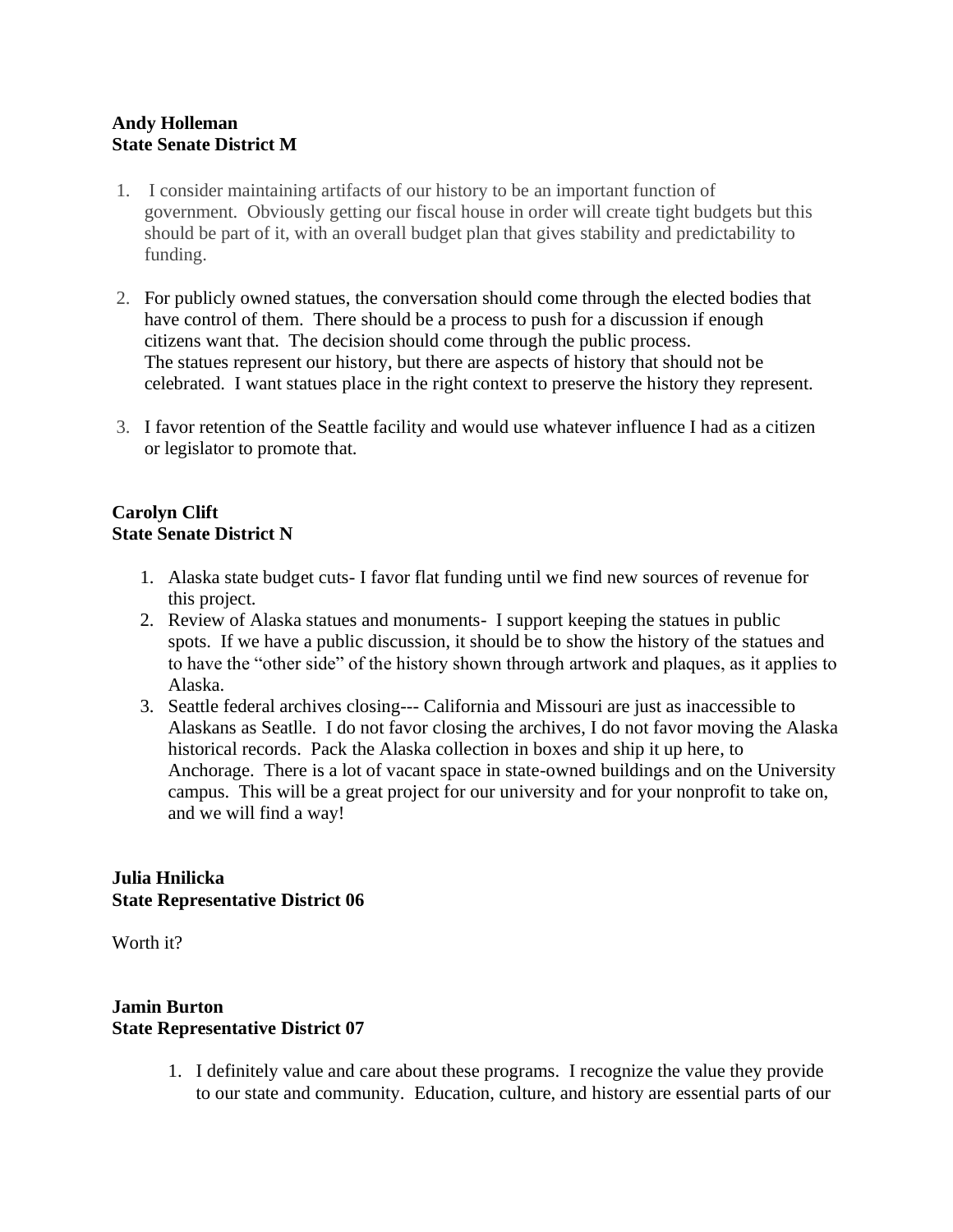society and our humanity. If circumstances were ideal, I would definitely support them and restore the funding for these programs. Unfortunately, Alaska is not facing ideal circumstances; with a projected 2.3 billion-dollar deficit I am hesitant to commit to something that we may not be able to afford. I do commit to examining all requests and creative solutions for increasing state revenues and prioritizing how we spend our money and it is my hope and desire that we find ways to help these programs continue to serve our community.

- 2. I support public discussion about how we treat historical figures. The government has a responsibility to be responsive to the people that they govern. Let me be clear. I am not in favor of whitewashing history. I am not in favor of revisionist history. I am not in favor of holding historical figures to today's cultural standards in discussing their contributions and character. I am in favor of honest dialogue and discussion regarding historical figures and how we memorialize them and teach about them. I favor using public spaces and resources in a way that is consistent with the needs and wishes of the people being represented by the government right now. If a monument is owned or placed on state property that discussion should happen at a state level. If owned by a local government, such as the city of Anchorage, the city should facilitate discussion.
- 3. Regarding the closing of National Archives to Alaska located in Seattle and relocating these records to California and Missouri, I am opposed to the move. The records contained there are vital to the cultural heritage and history of the people of Alaska. Additionally, these documents contain information used for a variety of legal and educational tasks. They should be accessible to Alaskans. While digitizing records and making them available online is probably the best long-term solution, this is not likely to happen quickly. From my understanding, there are already legal and social efforts to prevent the closure and I support these efforts. If the closure does occur, I would propose that the money saved by closing this federal building be dedicated to digitizing the records to benefit the residents of all of the northwestern states, including Alaska.

#### **Bill Johnson State Representative District 09**

Thanks for the opportunity to take part. After I get elected we should discuss these issues in more detail and with more specifics.

#### **James Canitz State Representative District 13**

Thank you for contacting me.

The issues you raise deserve to be addressed. Historical records, their maintenance for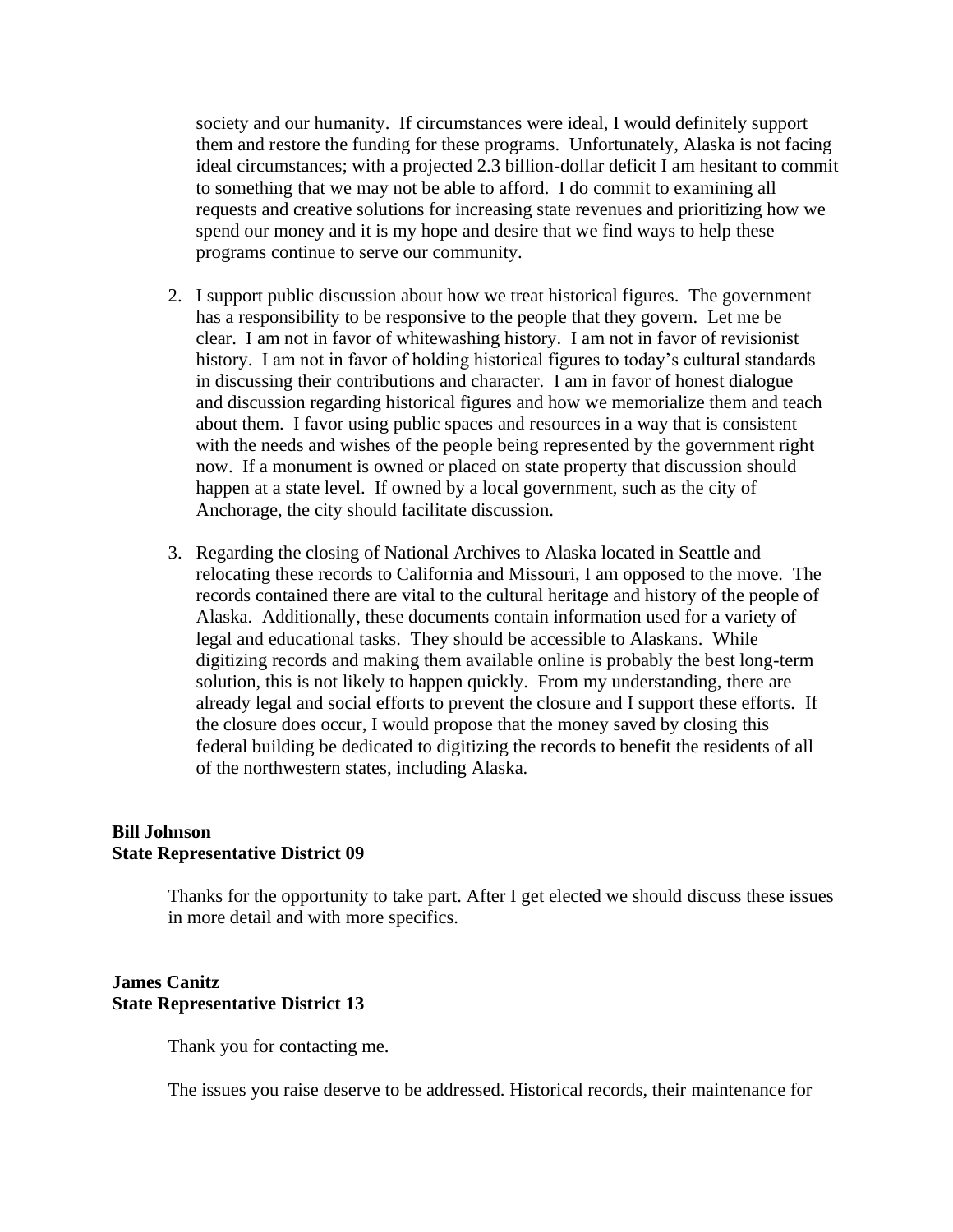future reference as tools for education and enlightenment are invaluable, and often irreplaceable. I support the Alaska Historical Society in its efforts to protect and preserve Alaska's historical records.

However, I would like to raise two points.

First, we are in the middle of an economic crisis in our state, in our nation and around the planet. The AK State Legislature is tasked with discovering a method to pay for an overburdened state budget with shrinking revenues. Necessarily, funding people issues are primary and paramount. That being said, efforts to meet the needs of other issues and priorities, if possible.

Second, rather than tasking the candidates to answer very open-ended questions, how about the Alaska Historical Society prepare a position statement on each of the issues, with recommended actions to be taken, and possible solutions to each. Then, ask if the candidates agree with the stated positions and further ask if they would support the recommended actions and solutions?

While the first two questions are obviously within the purview of consideration by the AK State Legislature, question number three is definitely one for our representative and senators in Washington.

If elected to the State Legislature, I believe my task is to represent the interests of my constituency. But it's a two-way street. Your task as a constituent is to identify problems and needs to the Legislative body or your representative. Part of identifying a problem is to suggest possible solutions. The better you do your homework and support the process, the more likely it will be solved. It is not acceptable to identify a problem and simply state, "Fix it!".

The Alaska State Historical Society is the expert on the problems and issues they have identified. No one individual can be an expert on every problem that presents to the State Legislature.

Thank you for your understanding,

#### **Ken McCarty State Representative District 13**

1. The current economic forecasts are necessitating major changes to the budget for stability of the State. There appears to be no consideration for increase. There appears to be serious consideration for creative ways to mitigate needs, wants, and desires of programs. Our historical records reflect generations ago when other Alaskans made it happen with less than desired accommodations and use of community resources. The use of our High Schoolers for credit would be a valuable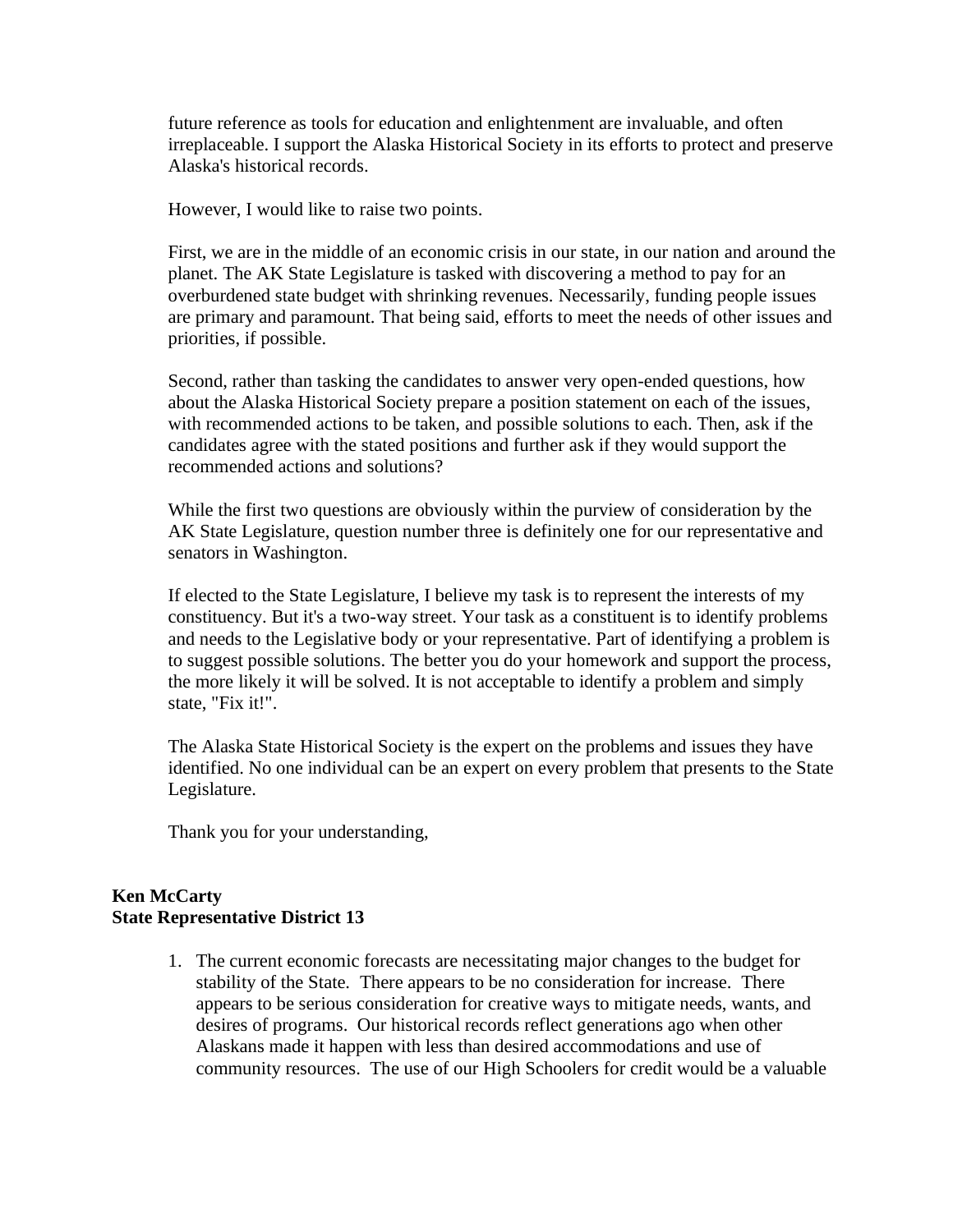resource to help with the integrity of preserving history, in addition to teaching them history.

- 2. I do not oppose a public discussion. Such discussion would be well served through radio and town hall meetings within each community.
- 3. Economic decisions in difficult times do not always allow for ideal situations, nor do the decisions disclose the desires of the leadership / policy makers. If the National Archives and Records need to be moved to another location, it is my hope that the integrity of the items are secured. The questions of accessibility is a poor debate in our technologically / travel advanced age.

#### **Paul Bauer State Representative District 16**

- 1. I favor the funding of significant finds and collections based on the individual project requests as in targeted funding. A private funding campaign would be the most appropriate and beneficialmethod to ask for those who are in opposition to government subsidy if allowed by law. The University needs to decide its business affairs relevant to historical program operations. I support the current funding levels because of the economic crisis from COVID-19.
- 2. It appears those that want to desecrate and remove our historical figures do have the ability to forgive. It is proven, one step toward socialism-communism is to take away a nation's history and culture. I do not support public discussion about these specific Alaskan statues and monuments. The historical items were approved by people at the time of inception for reason. The mob needs to be educated. I see the problem of pacification toward aggressive, angry, and uninformed radicals about the reasons for historical and cultural displays in our communities. Anchorage especially has not much in terms of historical landmarks for education and tourism. When I worked for Priciness Motor Coach tours, it was hard to find and view historical landmarks. Parking, location, and presentation were dismal.
- 3. Public access to the archival records will continue with digitized records online. The public can request copies of any available archival record (digital or analog) by email, telephone, or in writing. I understand they are planning to expand their digitization efforts to make more records available free of charge and regardless of location. Seattle will engage with local researchers and other stakeholders to find opportunities to smooth the transition for the public and support the local researcher community and ensure continued access to records. I would prefer by law that access to ALL historic documents can be researched ONLINE, FREE of charge. I was disgusted when The Ellis Island Historical Society went to private vendors and charged for online access.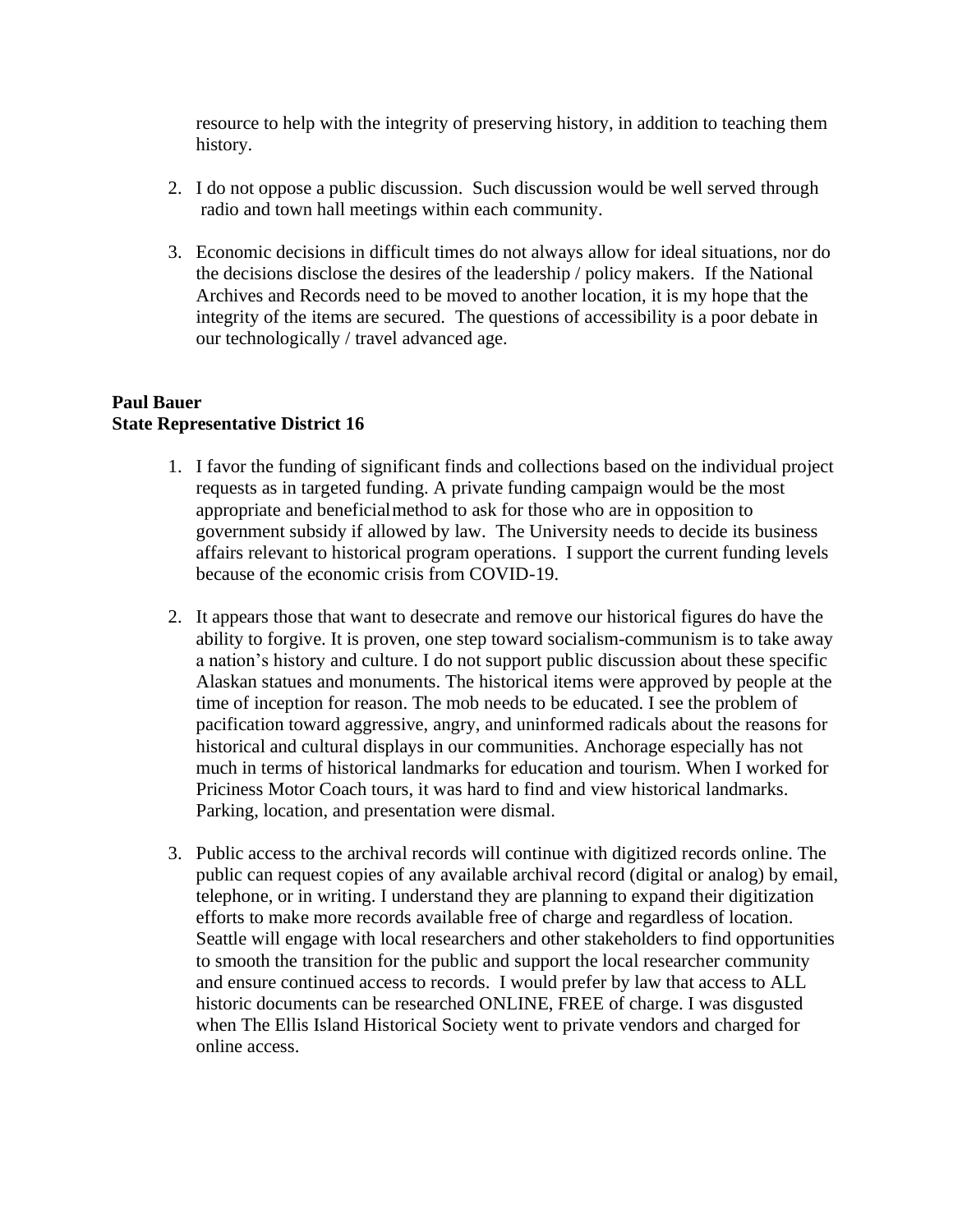#### **Zach Fields State Representative District 20**

- 1. I do support funding necessary to preserve historical records in Alaska including in UA system and am on record opposing the Governor's reckless UA cuts.
- 2. Public discussion of these statues, people, and history is a good thing. While I support removing statues of Confederate terrorists and traitors in the US South, I don't think the same logic applies here. Baranof/Seward/Cook were not waging war against the US, and to my knowledge did not engage in campaigns of lynching. Russian enslavement of Natives was horrific and should be condemned as such, but mere removal of a statue of Baranof (for example) doesn't accomplish that on its own.
- 3. Archives should stay in Seattle.

# **Matt Claman State Representative District 21**

- 1. I support reasonable and stable state funding to collect and maintain Alaska's historical records.
- 2. I support public discussions about the appropriateness of certain statues and monuments. These discussions should include interested individuals and groups from the community, be accessible to the public, and provide an opportunity for the public to be heard.
- 3. I do not support closing the National Archives to Alaska located in Seattle. Because these records relate to Alaska, the Alaska records should be maintained in Alaska. Alaska state officials should work with our federal delegation to develop and implement an effective plan for maintaining the archives in the Pacific Northwest, preferably in Alaska.

#### **Ed King State Representative District 34**

- 1. I'm a student of Alaska's history and am awed every time I see something touched by the hands of our ancestors. That connection to our past is a gift. We should find ways to retain and maintain that history and our relationship to it. As the state has limited funds, we might need to get creative to do so. I believe that the Departments of Education and Natural Resources and the University should look at these programs as a higher priority in their budgets than they currently do.
- 2. The public should always be a part of the process when public dollars and common grounds are concerned. The government should not erect a monument without a public process, and the public should not remove one without a discussion about it. While our